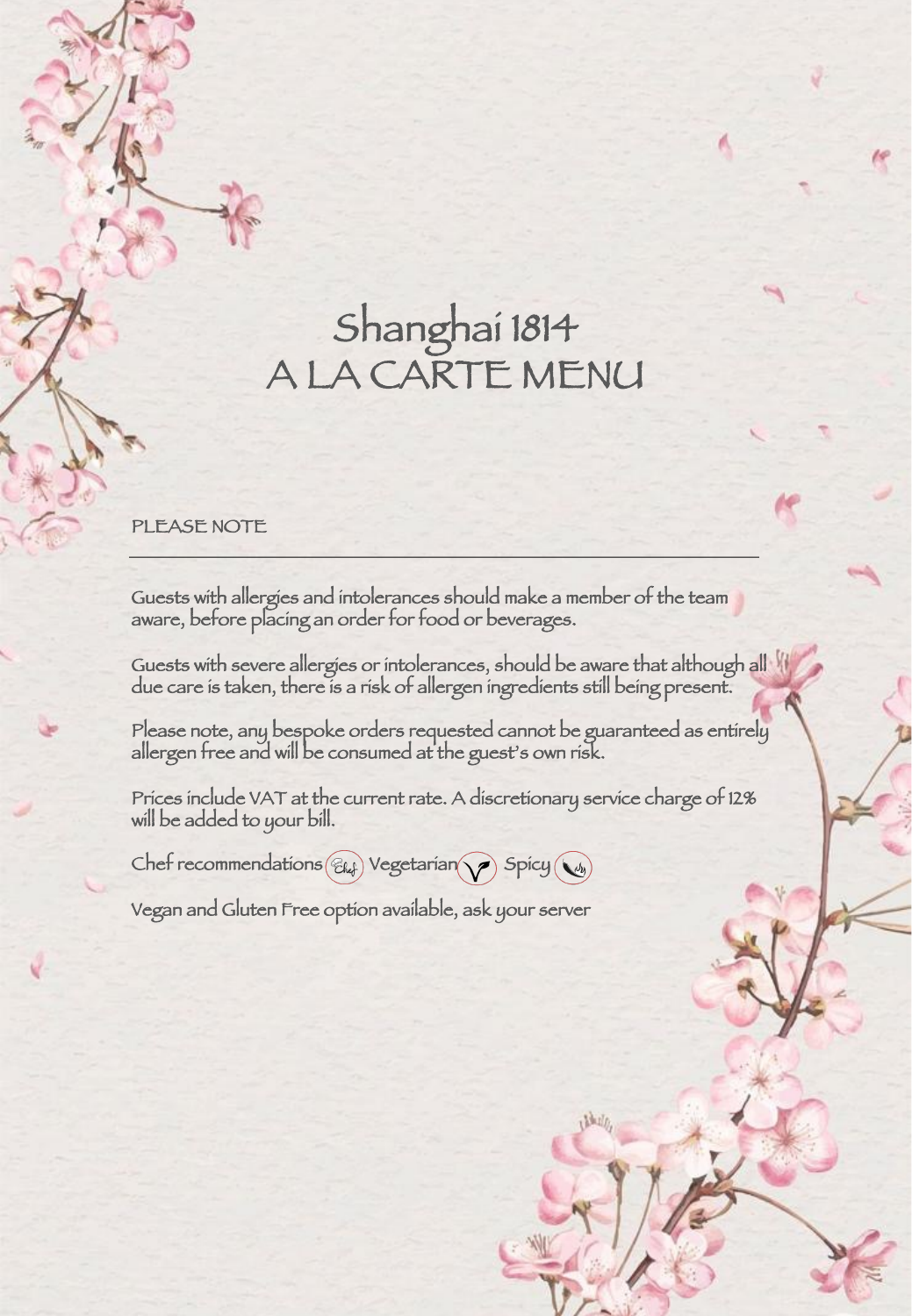# **Appetizers**

| Ehef<br>1814 Signature Peking Duck<br>Pancake, cucumber, spring onion                                             | Half £35               |
|-------------------------------------------------------------------------------------------------------------------|------------------------|
| <b>Aromatic Crispy Duck</b><br>Pancake, cucumber, spring onion                                                    | Quarter £18 / Half £29 |
| <b>Crispy Sakura Duck Salad</b><br>Sakura cress, Hoisin Sauce                                                     | £18                    |
| <b>Vegetarian Duck Salad</b><br>Ehef<br>Sakura cress, Hoisin Sauce                                                | £16                    |
| <b>Prawn Tempura</b><br>with Japanese soy sauce, mirin                                                            | £12                    |
| <b>Salt &amp; Pepper Aubergine</b><br>Spring onion, chili, garlic                                                 | £9                     |
| <b>Salt &amp; Pepper Chicken</b><br>Spring Onion, chili, garlic                                                   | £11                    |
| 1814 Mixed Platter (min 2 pp)<br>Seaweed, Veg spring rolls, prawn toast,<br>Peking ribs, Chicken Satay on skewers | per person £16         |
| <b>Streamed Fresh Scallops (min 2 pp)</b><br>Vermicelli, Enoki mushroom, garlic, spring onion                     | Each £6.50             |
| <b>Vegetarian Spring Rolls</b><br>Vermicelli, Cabbage, Carrot                                                     | £7                     |
| <b>Pan Fried Pork Dumplings</b><br><b>Black vinegar</b>                                                           | £9                     |
| <b>Sesame Prawn on Toasts</b><br>Sweet and sour sauce                                                             | £10                    |
| <b>Salt &amp; Pepper Soft Shell Crab</b><br>Spring onion, chili, garlic                                           | £14                    |
| <b>Salt &amp; Pepper Squid</b><br>Spring onion, chili, garlic                                                     | £12                    |
| <b>Chicken Satay Skewers</b>                                                                                      | £10                    |
| <b>Braised Ribs (BBQ Sauce / Peking Sauce)</b>                                                                    | £11                    |
| <b>Soup</b>                                                                                                       |                        |
| <b>Chicken Sweetcorn Soup</b>                                                                                     | £7                     |
| <b>Crab Meat Sweetcorn Soup</b>                                                                                   | £8                     |
| <b>Hot &amp; Sour Soup</b><br>Shrimp, Chicken, Pork                                                               | £8                     |
| <b>Vegetarian Hot and Sour Soup</b><br>$\left($ $\mathbf{A}$<br>$\bigcap$                                         | £7                     |

*Vegetarian prawn, Bamboo shoots, Fungus, Carrot*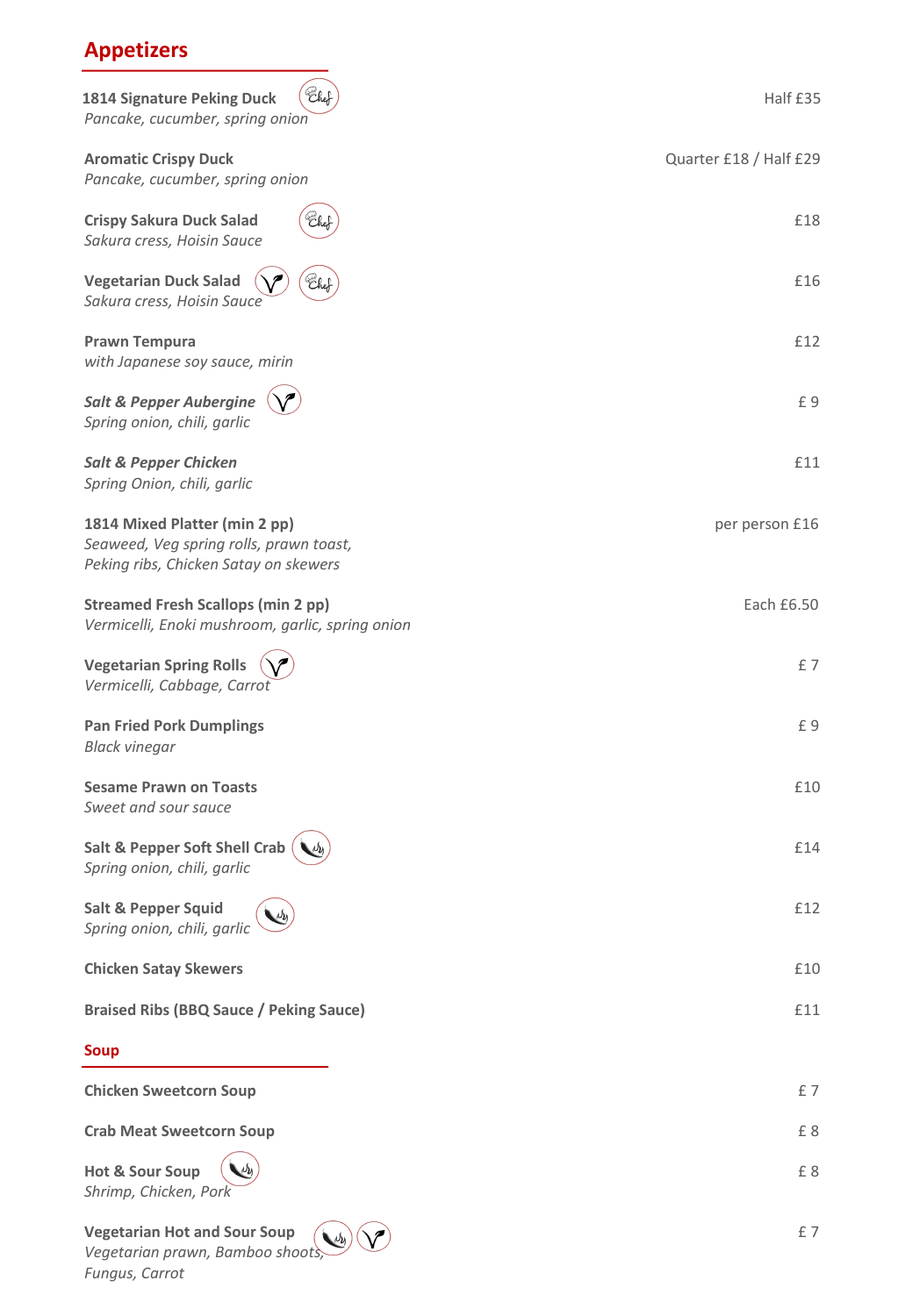# **Poultry**

| Sizzling Hot Plate Duck Breast with Ginger & Spring Onion (Cheft<br>Ginger, Spring Onion, Onion     | £22 |
|-----------------------------------------------------------------------------------------------------|-----|
| <b>Black Truffle Roasted Duck (Half &amp; Off Bone)</b><br>Chef<br>Garlic, Spring Onion             | £38 |
| Sanpei Chicken Claypot<br>Basil, Onion, Chili, Spring Onion                                         | £18 |
| <b>Sweet &amp; Sour Chicken</b><br>Pepper, Onion, Pomegranate, Pineapple                            | £18 |
| <b>Home-Made Chicken Curry</b><br>Pepper, Onion                                                     | £18 |
| Kung-Po Chicken<br>Water Chestnuts, Spring Onion, Cashew Nuts, Carrot                               | £18 |
| Sichuan Chicken<br>Pineapple, Onion, Pepper, Chili Garlic Sauce                                     | £18 |
| Sizzling Hot Plate Chicken in Ginger & Spring Onion<br>Ginger, Spring Onion, Onion, Carrot          | £19 |
| Beef Fillet / Lamb / Pork                                                                           |     |
| Ehef<br><b>Grilled Japanese Wagyu Beef Fillet</b><br>Asparagus, Enoki Mushroom, Onion               | £80 |
| Ehef<br>French Lamb Chop in Porcini Mushroom Sauce<br>Shimiji Mushroom                              | £26 |
| Ehef<br><b>Stir-Fry Beef Fillet with Black Pepper Sauce</b><br>Onion, Green Pepper, Red Pepper      | £19 |
| <b>Stir-Fry Beef Fillet with Mongolian Sauce</b><br>Shimiji Mushroom, Onion                         | £19 |
| Beef Fillet with Ginger & Spring Onion in Sizzling Hot Plate<br>Ginger, Spring Onion, Onion, Carrot | £20 |
| <b>Stir-Fry Beef Fillet in Black Bean Sauce</b><br>Pepper, Onion, Spring Onion                      | £19 |
| <b>Crispy Shredded Beef Fillet in Sweet Chili Sauce</b><br>Pepper, Chili, Onion, Spring Onion       | £19 |
| <b>Stir-Fry Beef Fillet with Cumin</b><br>Onion, Pepper, Spring Onion                               | £19 |
| <b>Stir-Fry Lamb with Cumin</b><br>Onion, Pepper, Spring Onion                                      | £18 |
| Sweet & Sour Duke of Berkshire Pork<br>Pepper, Onion, Pomegranate, Pineapple                        | £18 |
| Stir-Fry Duke of Berkshire Pork Belly in Black Bean Sauce<br>Onion, Pepper, Fungus                  | £19 |
| Slow Cook Duke of Berkshire Pork Belly in Cognac Sauce<br>Mei Cai, Spring Onion                     | £19 |
| <b>Roasted Pork (Char Siu)</b>                                                                      | £18 |

*Sweet Soya Sauce, Honey*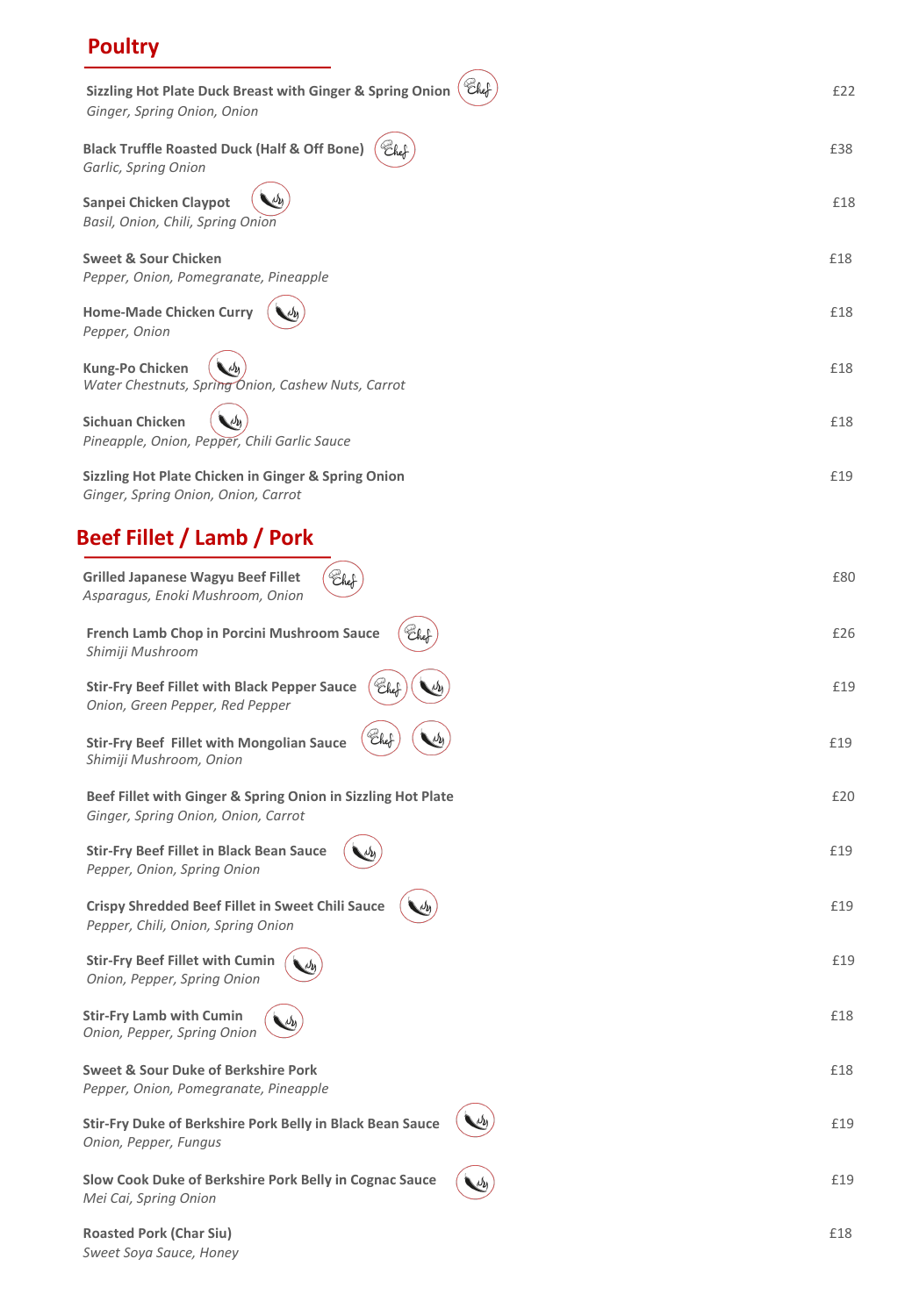## **Seafood**

| <b>Fresh Lobster</b>                                                                                   | <b>Seasonally Priced</b> |
|--------------------------------------------------------------------------------------------------------|--------------------------|
| Ginger & Spring Onion / Salt & Pepper / Golden Egg                                                     |                          |
| <b>Steamed Seabass (Off Bone)</b><br>Ginger & Spring Onion / Black Bean                                | £25                      |
| <b>Kung-Po Prawn</b><br>Water Chestnuts, Spring Onion, Cashew Nuts, Carrot                             | £19                      |
|                                                                                                        |                          |
| <b>Sweet &amp; Sour King Prawn</b><br>Pepper, Spring Onion, Pineapple, Pomelo                          | £19                      |
| <b>Home made King Prawn Curry</b><br>Ehe<br>Chili, Edamame, Shimiji Mushroom                           | £19                      |
| <b>Sichuan King Prawn</b><br>Pineapple, Pepper, Onion, Chili Garlic Sauce                              | £19                      |
| <b>Spicy Crispy King Prawn with Cashew Nuts</b><br>Dry Chili, Spring Onion, Garlic, Cashew Nuts        | £19                      |
| <b>Seafood with Satay Sauce in Sizzling Hot Plate</b><br>Prawn, Scallop, Squid, Seabass                | £26                      |
| <b>Stir-Fry Canada Scallop in Black Truffle Sauce</b><br>Ehef<br>Shimiji Mushroom, Chili, Spring Onion | £28                      |
| Ehef<br><b>Steamed Chilean Seabass (1 portion 230g)</b><br>Enoki Mushroom, Soya Sauce                  | £38                      |
| Pan-Fry Chilean Seabass (1 portion 230g)<br>Ehef<br>Spring Onion, Chili, Soya Sauce                    | £38                      |
| <b>Vegetables</b>                                                                                      |                          |
| Stir-Fry Tender stem Broccoli (Garlic / Ginger / Plain)                                                | £14                      |
| Sir-Fry Kai Lan (Garlic / Ginger / Plain)                                                              | £16                      |
| Sir-Fry Pak Choi (Garlic / Ginger / Plain)                                                             | £14                      |
| Sir-Fry Morning Glory (Garlic / Ginger / Bean Curd Sauce / Plain)                                      | £16                      |
| <b>Sir-Fry Mixed Vegetables</b><br>Chinese leaf, Fungus, Shimiji Mushroom, Baby Broccoli etc.          | £14                      |
| Tofu                                                                                                   |                          |

**Ma-Po Tofu.**  $\left(\frac{1}{2}\right)$  **E** 18 *Minced Pork, Shiitake Mushroom, Spring Onion*

**Black Bean Aubergine Tofu in Clay Pot** £18 *Spring Onion*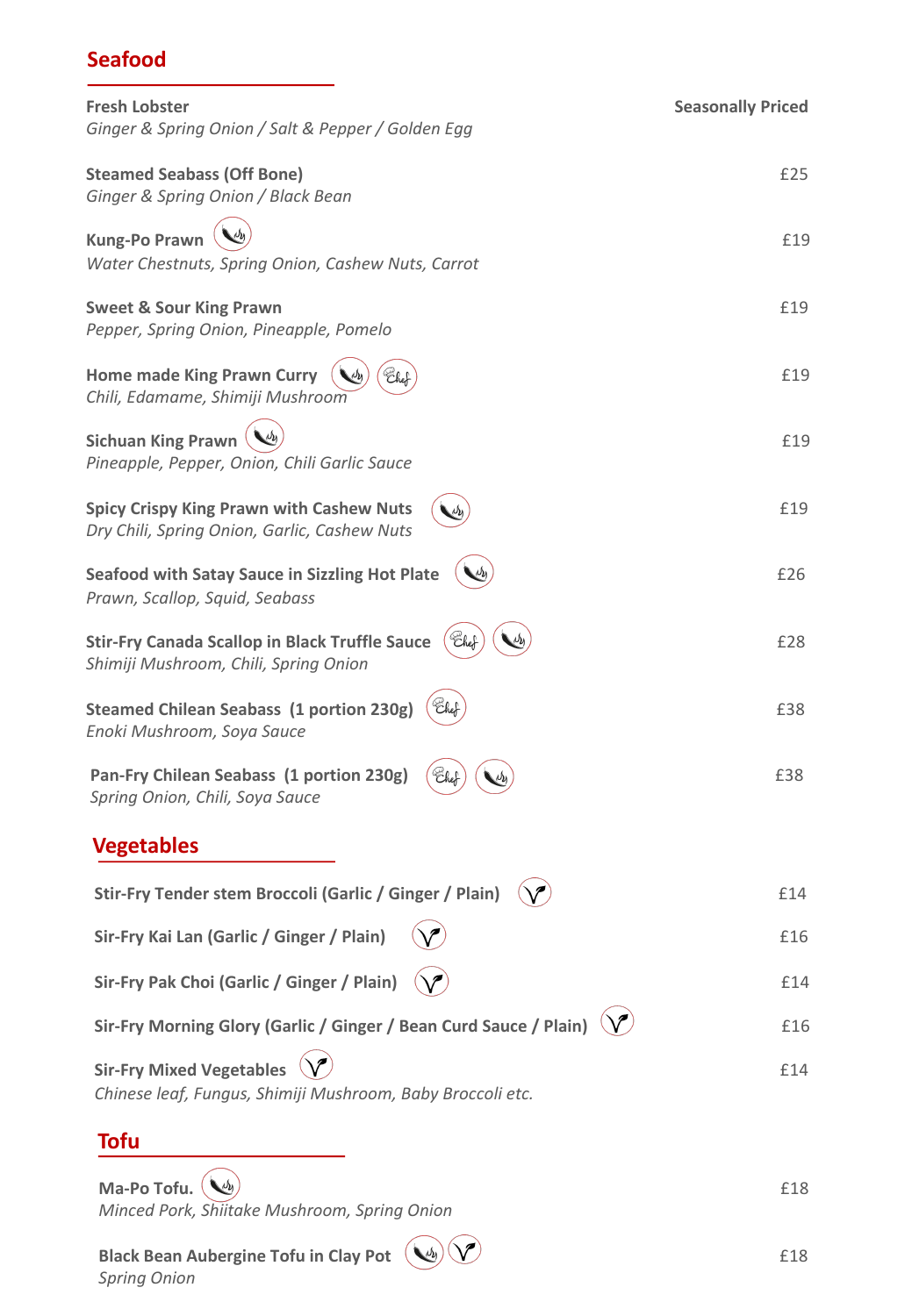# **Rice**

| <b>Special Egg Fried Rice</b><br>Shrimp, Chicken, Pork, Edamame                                   | £10 |
|---------------------------------------------------------------------------------------------------|-----|
| <b>Egg Fried Rice</b><br><b>Spring Onion</b>                                                      | £5  |
| <b>Steamed Jasmine Rice</b>                                                                       | £3  |
| <b>Vegetable Egg Fried Rice</b><br>Carrot, Fungus, Edamame, Sweetcorn                             | £8  |
| <b>Noodles</b>                                                                                    |     |
| <b>Wok-Fry Noodle in Soya Sauce</b><br>Beansprouts, Spring Onion, Onion                           | £8  |
| <b>Wok-Fry Chicken Noodle</b><br>Beansprouts, Spring Onion, Onion                                 | £10 |
| <b>Wok-Fry Beef Fillet Noodle</b><br>Beansprouts, Spring Onion, Onion                             | £15 |
| <b>Singapore Vermicelli</b><br>Shrimp, Chicken, Pork, Beansprouts                                 | £14 |
| Vegetarian Singapore Vermicelli<br>Beansprouts, Pepper, Black Fungus, Tofu                        | £12 |
| <b>Vegetarian</b>                                                                                 |     |
| <b>Mongolian Vegetarian Beef</b><br>Shimiji Mushroom, Onion                                       | £16 |
| Sweet & Sour Vegetarian Pork $\langle \sqrt{\ } \rangle$<br>Pepper, Onion, Pomegranate, Pineapple | £16 |
| <b>Sweet &amp; Sour Vegetarian Chicken</b><br>Pepper, Onion, Pomegranate, Pineapple               | £16 |
| <b>Kung-Po Vegetarian Chicken</b><br>Water Chestnuts, Spring Onion, Cashew Nets, Carrot           | £16 |
| <b>Vegetarian Prawn in Black Bean Sauce</b><br>Shimiji Mushroom, Onion, Pepper                    | £16 |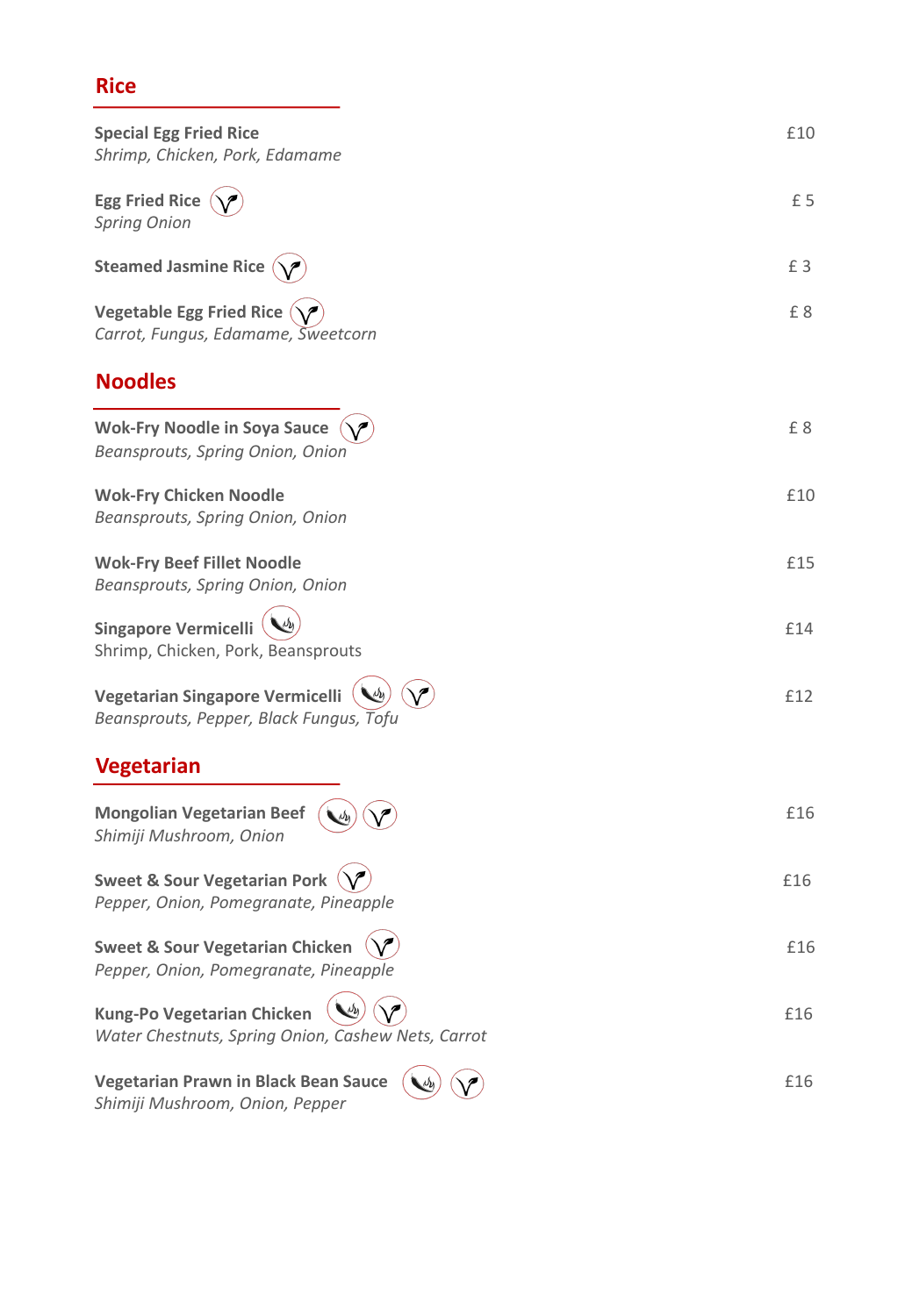#### **Shanghai 1814 Set Menus**

| <b>Vegetarian Spring Roll</b><br>Vermicelli, Cabbage, Carrot<br><b>Sesame Prawn on Toasts</b><br>Chilli Sauce                                                                                                                                                                                                     |
|-------------------------------------------------------------------------------------------------------------------------------------------------------------------------------------------------------------------------------------------------------------------------------------------------------------------|
| <b>Aromatic Crispy Duck</b><br>Pancake, Cucumber, Spring Onion                                                                                                                                                                                                                                                    |
| <b>Sweet and Sour Chicken</b><br>Pepper, Onion, , Pomegranate, Pineapple<br><b>Stir-Fry Beef Fillet in Black Pepper Sauce</b><br>$\omega_{\nu}$<br>Chef<br>Onion, Green Pepper, Red Pepper<br><b>Stir-Fry Mix Vegetable</b><br>Chinese leaf, Fungus, Shimiji Mushroom, Baby Broccoli etc<br><b>Egg Fried Rice</b> |

### **Taste of Plum Blossom (min 2 person) £45 per person**

**Salt & Pepper Squid** *Spring Onion, Chili, Garlic*

*Spring Onion*

**Braised Ribs in Peking Sauce**

**Aromatic Crispy Duck** *Pancake, Cucumber, Spring Onion*

**Sichuan Prawn** *Pineapple, Pepper, Onion, Chili, Garlic Sauce* **Beef Fillet with Ginger & Spring Onion in Sizzling Hot Plate** *Ginger, Spring Onion, Onion, Carrot* **Stir-Fry Pak Choi (Garlic)** *Spring Onion* **Egg Fried Rice** *Spring Onion*

**Taste of Sakura (min 2 person) £40 per person**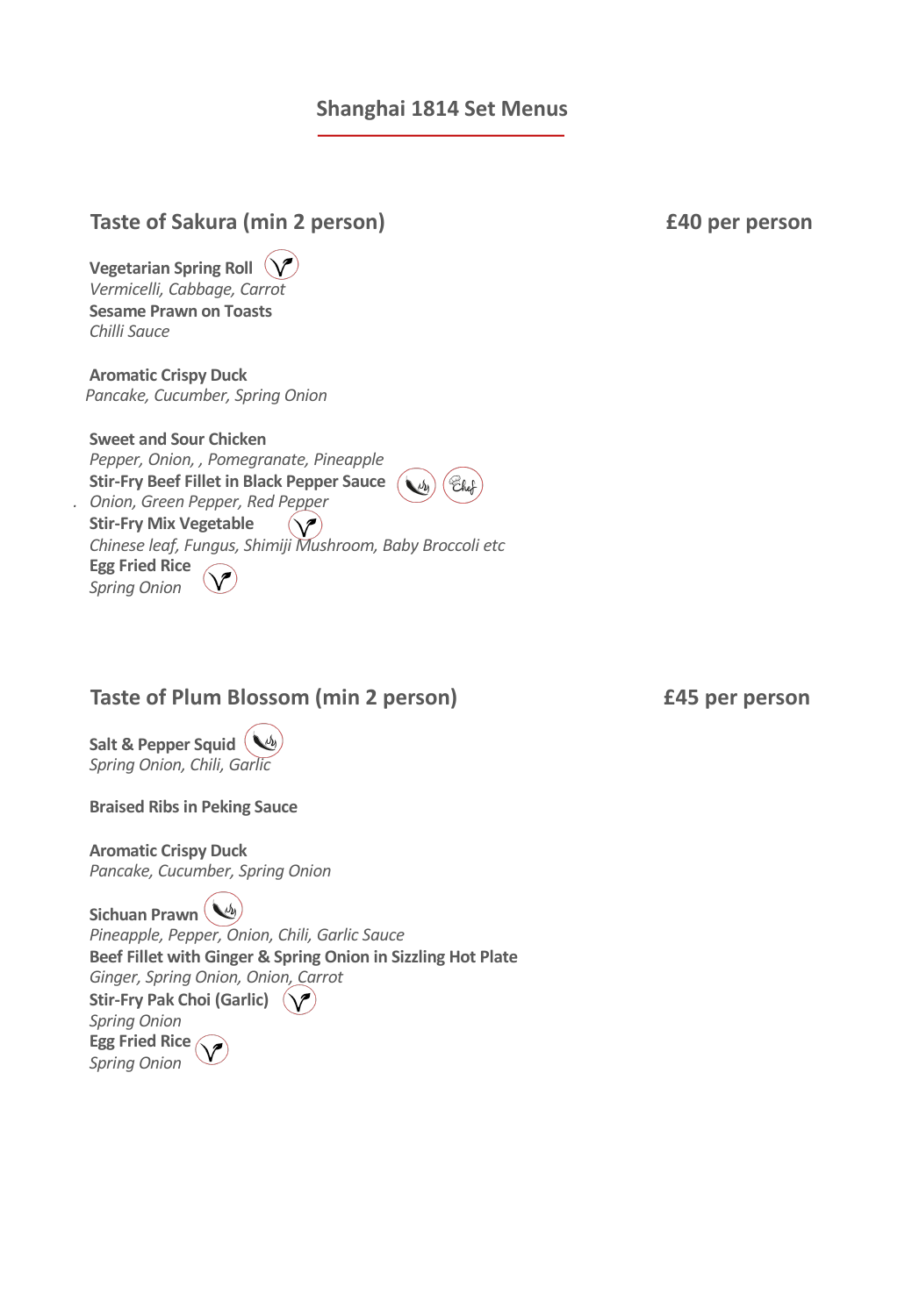#### **Taste of Orchid (min 3 person) £55 per person**

**1814 Mixed Platter** *Seaweed, Veg Spring Rolls, Prawn Toast, Peking Ribs, Chicken Satay on Skewers*

**Aromatic Crispy Duck** *Pancake, Cucumber, Spring Onion*

**Home made Prawn Curry**  *Chili, Edamame, Shimiji Mushroom* **Sizzing Hot Plate Chicken in Ginger and Spring Onion** *Ginger, Spring Onion, Onion, Carrot* **Stir-Fry Beef Fillet in Black Pepper Sauce** *Shimiji Mushroom, Onion* **Stir-Fry Baby Broccoli (Garlic)** *Spring Onion* **Special Fried Rice** *Shrimp, Chicken, Pork, Edamame*

# **Taste of Chrysanthemum (min 4 person) £58 per person**

**1814 Mixed Platter** *Seaweed, Veg Spring Rolls, Prawn Toast, Peking Ribs, Chicken Satay on Skewers*

**Aromatic Crispy Duck** *Pancake, Cucumber, Spring Onion*

**Chicken in Black Bean Sauce** ( $\mathbf{w}_h$ *Pepper, Onion, Spring Onion* **Roasted Duck with Black Truffle Sauce (Half & Off Bone)** *Shimiji Mushroom, Onion* **Stir-Fry Mongolian Beef Fillet** *Shimiji Mushroom, Onion* **Spicy Crispy King Prawn with Cashew Nuts** *Dry Chilli, Spring Onion, Garlic, Cashew Nuts* **Stir-Fry Baby Broccoli (Garlic) Special Fried Rice** *Shrimp, Chicken, Pork, Edamame*